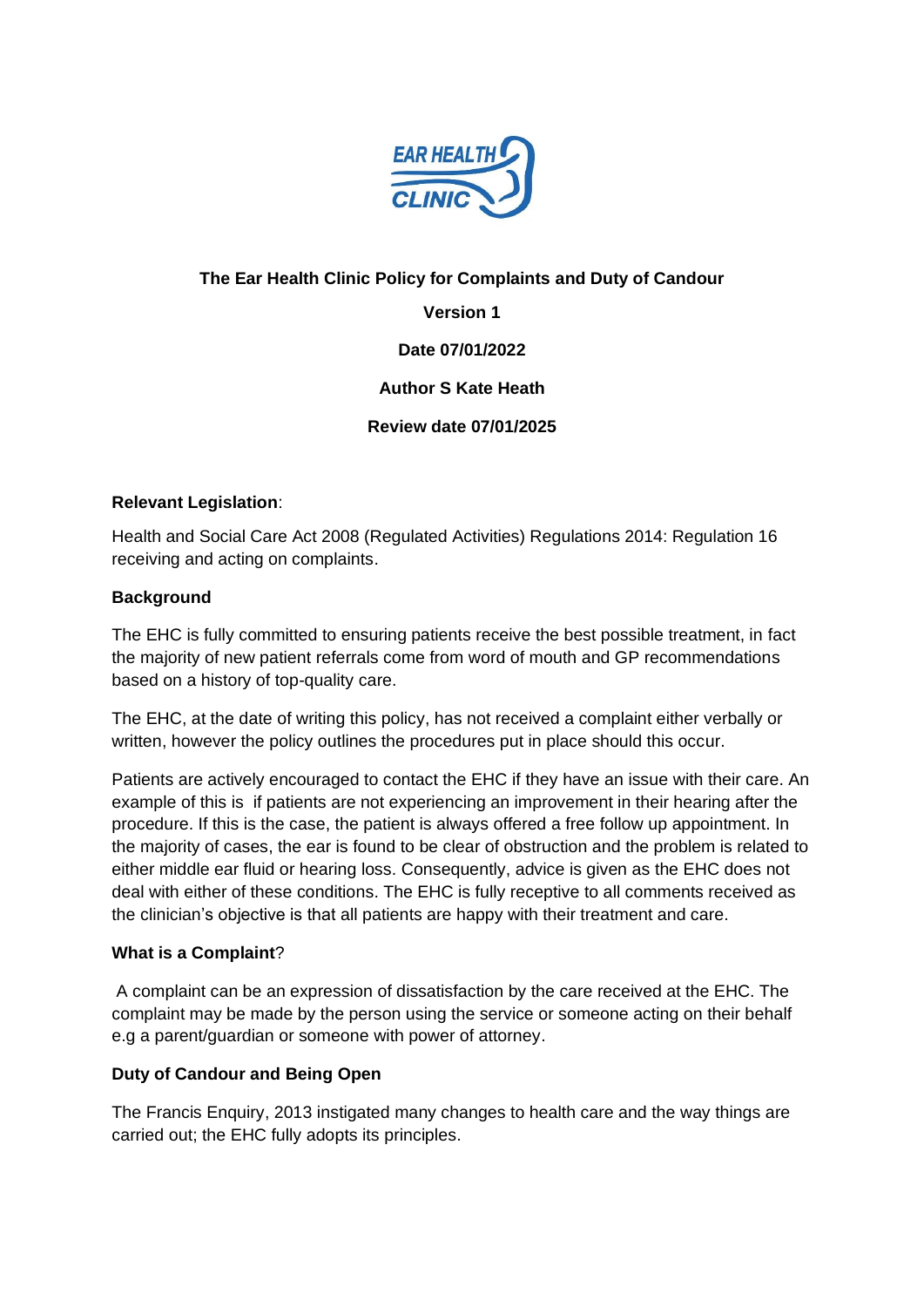# **Candour**

Candour is the quality of being open and honest. The patient, or someone lawfully acting on their behalf, should (as a matter of course) be properly informed about all elements of their treatment and care, including any incidents that result in harm. The clinician will inform the patients on the success of their treatment and if any follow up is required. In the unlikely event of an adverse event during the procedure the patient will be informed, this will be documented and a copy sent (with permission) to the patients GP. Follow up advice will be offered.

# **Being Open**

Being open is a set of principles that the clinician will use when communicating with patients, their families and carers following an incident in which the patient was harmed. The specific delivery of "Being open" communications will vary according to the severity grading, clinical outcome and family arrangements of each specific event.

Should an adverse incident occur at the time of the consultation or come to light following the consultation the patient will be fully informed of this and potential solutions discussed.

This can relate to any aspect of care including, but not limited to :

- Microsuction
- Medication
- Infection/cross contamination
- Data breaches

In accordance with our registration with the Care Quality Commission, we will ensure that there are systems in place to ensure patients, relatives and carers:

• Have suitable, accessible information about and clear access to procedures to register formal complaints and feedback on the quality of services

• Are not discriminated against when complaints are made

• Are assured that we act appropriately on any concerns, and where appropriate, make changes to ensure improvements in service delivery.

The above requirements form our obligations on which to ensure good complaint handling, promoted by the Parliamentary and Health Service Ombudsman.

This policy has two aims:

• to resolve complaints effectively by responding personally and positively to individuals who are unhappy;

• to ensure that opportunities to learn and improve are not lost

#### **Timeframe-**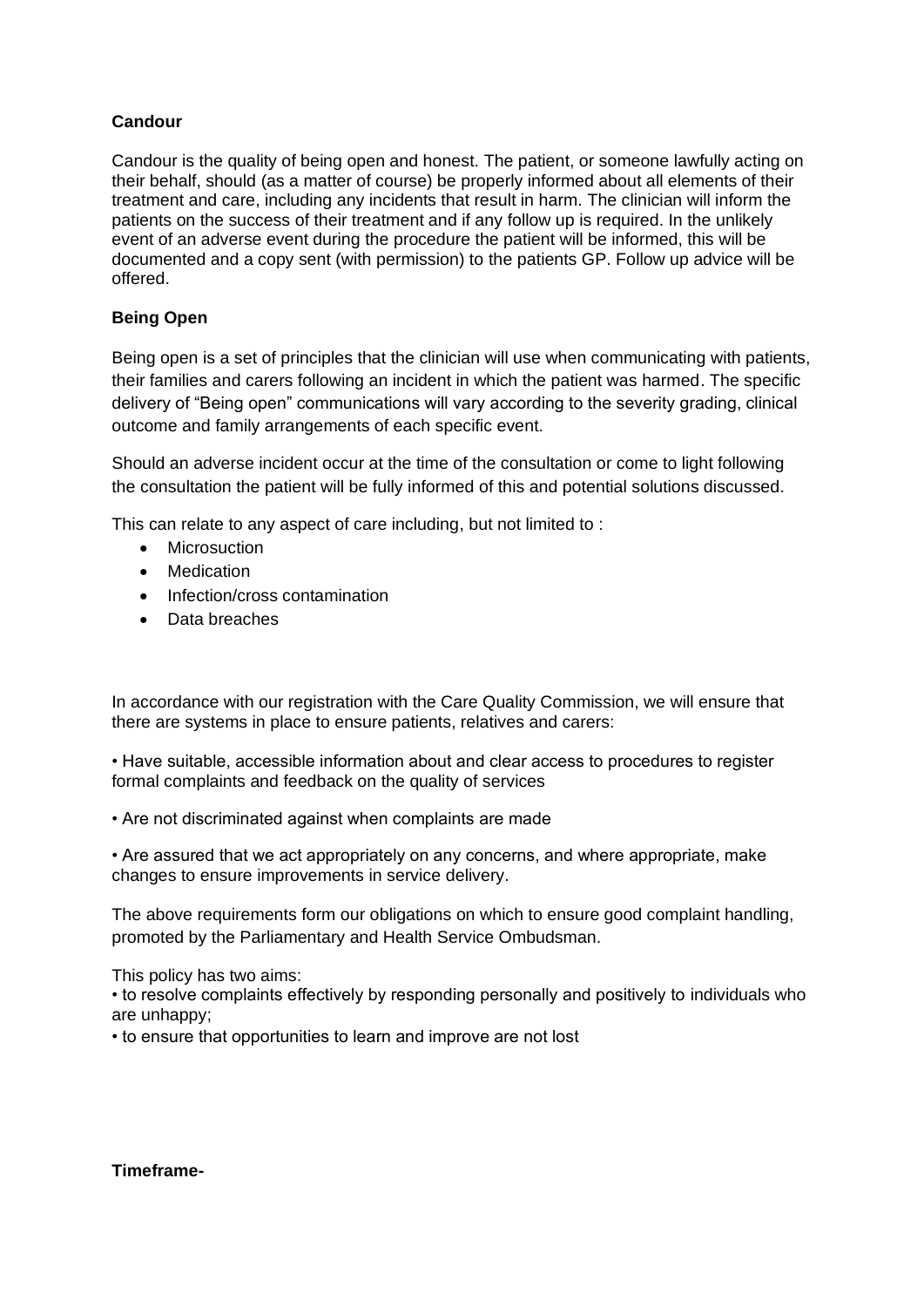A complaint should normally made within 4 weeks of the event(s) concerned or within 4 weeks of becoming aware that you have something to complain about, providing that it is within 12 months of the event.

Who should I complain to?

In the first instance, you can raise your concerns by speaking to the clinician at the time or after the consultation. The clinician may be able to resolve your concerns without the need to make a more formal complaint.

We aim to resolve complaints quickly and as close to the source of the complaint as possible using the most appropriate means; for example, use of conciliation.

If you do wish to continue with a formal complaint you can do this by writing a letter or email addressed to the practitioner concerned or to:

Mrs S Kate Heath The Ear Health Clinic KR Health Suites 45 Sunderland Street Macclesfield SK11 6JL

Your correspondence will be acknowledged within 7 working days of receipt and then investigated further. You should receive a full response or offer of a meeting with the people involved within 21 working days. You should also be informed if the investigations are going to take longer.

When looking into your complaint, we will aim to:

- Find out what happened and what went wrong
- Make it possible for you to discuss the problem with those concerned
- Make sure you receive an apology, where this is appropriate
- Identify what we can do to make sure the problem doesn't happen again

If you remain unsatisfied by our response and attempts to address your complaint or issues raised, you can contact and seek further advice form the following:

<https://iscas.cedr.com/> Independent Sector Complaints Adjudication Service

Health Watch Cheshire East Sension House Denton Drive **Northwich** 0300 3230 006

Raise concerns regarding the clinician with the Nursing and Midwifery Council

You can also provide feedback to the Care Quality Commission [\(https://www.cqc.org.uk\)](https://www.cqc.org.uk/).